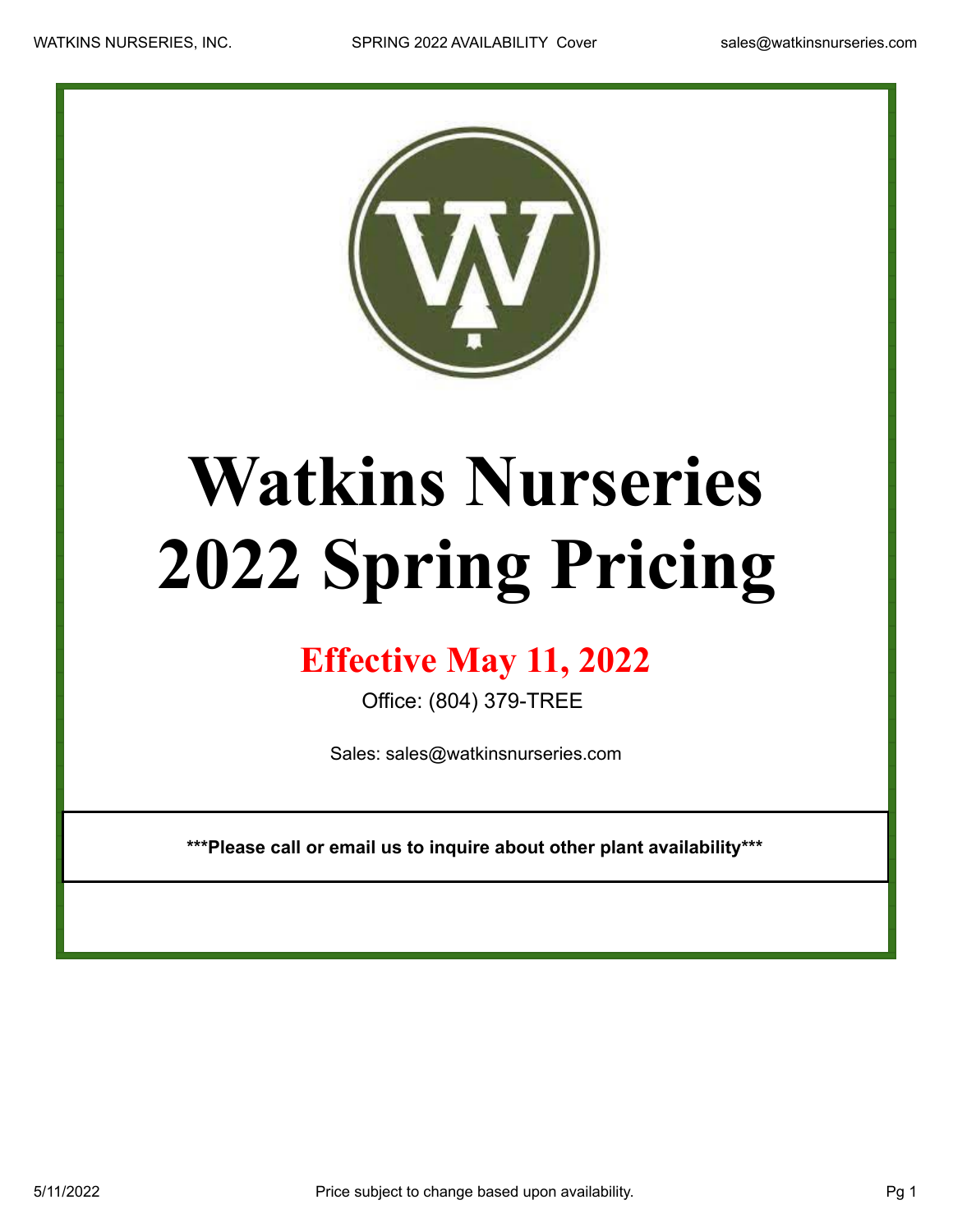| <b>Botanical Name</b>           | <b>Common Name</b>        | <b>Total Quantity</b> | <b>Retail Price</b> |
|---------------------------------|---------------------------|-----------------------|---------------------|
| Acer griseum 2"                 | Maple, Paperbark 2"       | 0                     | \$189.00            |
| Acer griseum 3"                 | Maple, Paperbark 2.5"     | 2                     | \$220.00            |
| Acer rubrum Autumn Flame 2"     | Maple, Autumn Flame 2"    | 10                    | \$189.00            |
| Acer rubrum Autumn Flame 2.5"   | Maple, Autumn Flame 2.5"  | 10                    | \$220.00            |
| Acer rubrum Autumn Flame 3"     | Maple, Autumn Flame 3"    | 45                    | \$312.00            |
| Acer rubrum October Glory 2"    | Maple, October Glory 2"   | 5                     | \$189.00            |
| Acer rubrum October Glory 2.5"  | Maple, October Glory 2.5" | 4                     | \$220.00            |
| Acer rubrum October Glory 3"    | Maple, October Glory 3"   | 15                    | \$312.00            |
| Acer rubrum October Glory 3.5"  | Maple, October Glory 3.5" | 15                    | \$413.00            |
| Acer rubrum October Glory 4"    | Maple, October Glory 4"   | 10                    | \$455.00            |
| Acer rubrum Redpointe 2"        | Maple, Redpoint 2"        | 0                     | \$189.00            |
| Acer rubrum Redpointe 2.5"      | Maple, Redpointe 2.5"     | 10                    | \$220.00            |
| Acer rubrum Redpointe 3"        | Maple, Redpointe 3"       | 50                    | \$312.00            |
| Acer rubrum Redpointe 3.5"      | Maple, Redpointe 3.5"     | 15                    | \$413.00            |
| Acer rubrum Red Sunset 2"       | Maple, Red Sunset 2"      | 50                    | \$189.00            |
| Acer rubrum Red Sunset 2.5"     | Maple, Red Sunset 2.5"    | 19                    | \$220.00            |
| Acer rubrum Red Sunset 3"       | Maple, Red Sunset 3"      | 23                    | \$312.00            |
| Acer rubrum Red Sunset 3.5"     | Maple, Red Sunset 3.5"    | 20                    | \$413.00            |
| Acer rubrum Red Sunset 4"       | Maple, Red Sunset 4"      | 0                     | \$455.00            |
| Acer saccharum Legacy 2"        | Maple, Legacy Sugar 2"    | 0                     | \$189.00            |
| Acer saccharum Legacy 2.5"      | Maple, Legacy Sugar 2.5"  | 0                     | \$220.00            |
| Acer saccharum Legacy 3"        | Maple, Legacy Sugar 3"    | 4                     | \$312.00            |
| Acer saccharum Legacy 4"        | Maple, Legacy Sugar 4"    | 1                     | \$413.00            |
| Acer saccharum Legacy 6"        | Maple, Legacy Sugar 5"    | 1                     | \$921.00            |
| Acer x freemanii Armstrong 2"   | Maple, Armstrong 2"       | 1                     | \$189.00            |
| Acer x freemanii Armstrong 2.5" | Maple, Armstrong 2.5"     | 7                     | \$220.00            |
| Acer x freemanii Armstrong 3"   | Maple, Armstrong 3"       | 4                     | \$312.00            |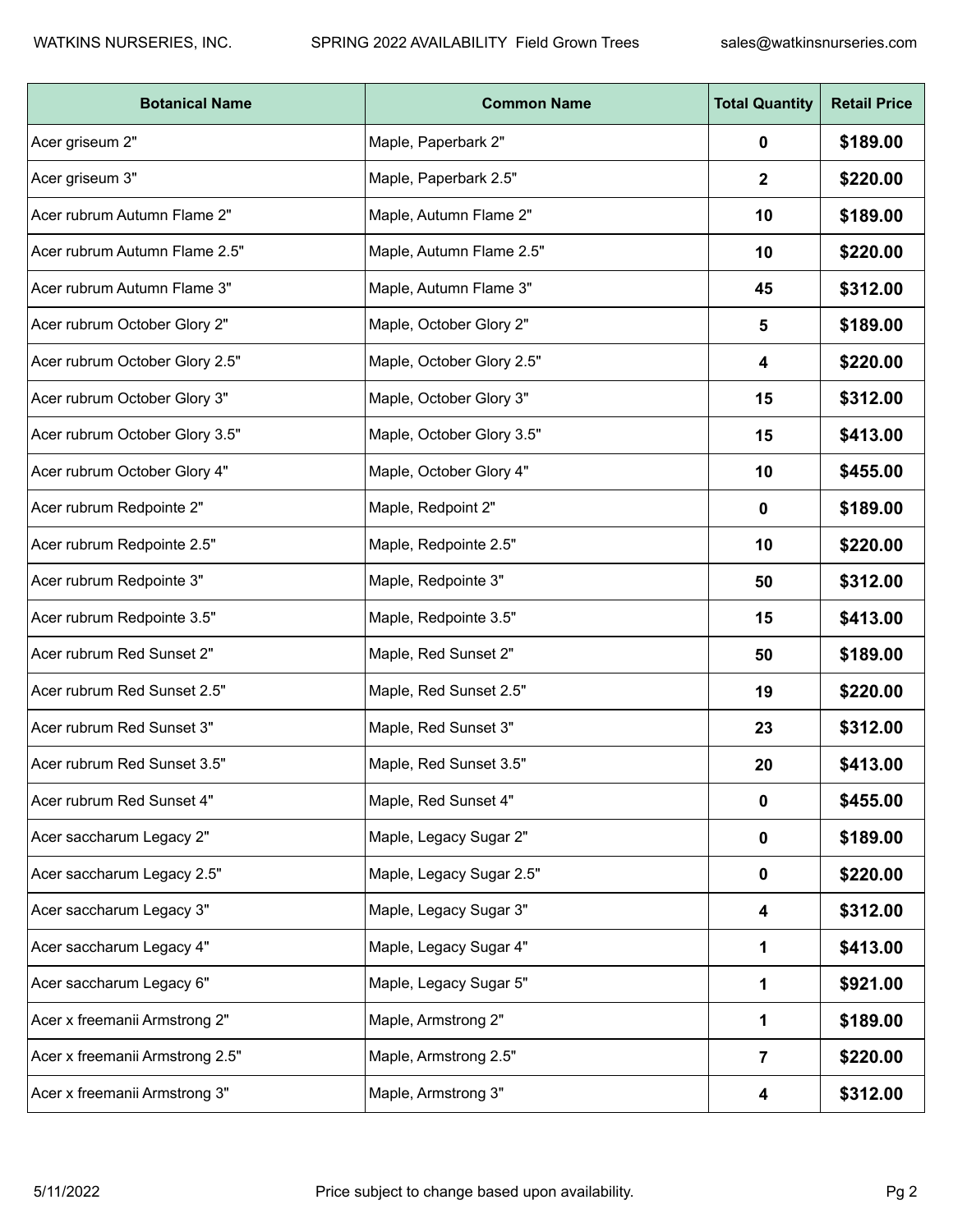| <b>Botanical Name</b>                                                                 | <b>Common Name</b>               | <b>Total Quantity</b> | <b>Retail Price</b> |
|---------------------------------------------------------------------------------------|----------------------------------|-----------------------|---------------------|
| Acer x fremanii Jeffersred 2"                                                         | Maple, Autumn Blaze 2"           | 30                    | \$189.00            |
| Acer x fremanii Jeffersred 2.5"                                                       | Maple, Autumn Blaze 2.5"         | 10                    | \$220.00            |
| Acer x fremanii Jeffersred 3"                                                         | Maple, Autumn Blaze 3"           | 5                     | \$312.00            |
| Acer palmatum var. dissectum 'Crimson Queen' 30 Japanese Maple, Crimson Queen 30"     |                                  | 1                     | \$555.00            |
| Acer palmatum var. dissectum 'Tamukeyama' 30"                                         | Japanese Maple, Tamukeyama 30"   | 4                     | \$508.00            |
| Amelanchier x grandiflora Autumn Brilliance S/S 1. Serviceberry, Autumn Bril S/S 1.5" |                                  | 35                    | \$155.00            |
| Amelanchier x grandiflora Autumn Brilliance S/S 2' Serviceberry, Autumn Bril S/S 2"   |                                  | 5                     | \$186.00            |
| Amelanchier x grandiflora Autumn Brilliance M/S d Serviceberry, Autumn Bril M/S 6 -7' |                                  | 4                     | \$275.00            |
| Amelanchier x grandiflora Autumn Brilliance M/S 7 Serviceberry, Autumn Bril M/S 7-8'  |                                  | 10                    | \$301.00            |
| Betula nigra M/S 8-10'                                                                | River Birch M/S 8-10'            | 4                     | \$165.00            |
| Betula nigra M/S 10-12'                                                               | River Birch M/S 10-12'           | 4                     | \$231.00            |
| Betula nigra M/S 12-14'                                                               | River Birch M/S 12-14'           | 5                     | \$323.00            |
| Betula nigra M/S 14-16'                                                               | River Birch M/S 14-16'           | 7                     | \$452.00            |
| Betula nigra 2-Stem 8-10'                                                             | River Birch 2-Stem 8-10'         | 6                     | \$98.00             |
| Betula nigra 2-Stem 10-12'                                                            | River Birch 2-Stem 10-12'        | 12                    | \$117.00            |
| Betula nigra 2-Stem 12-14'                                                            | River Birch 2-Stem 12-14'        | 9                     | \$156.00            |
| Betula nigra S/S 2.5"                                                                 | River Birch S/S 2.5"             | 3                     | \$124.00            |
| Betula nigra S/S 3"                                                                   | River Birch S/S 3"               | 4                     | \$150.00            |
| Betula nigra S/S 3.5"                                                                 | River Birch S/S 3.5"             | $\mathbf{2}$          | \$186.00            |
| Betula nigra S/S 4"                                                                   | River Birch S/S 4"               | 8                     | \$194.00            |
| Betula nigra S/S 5"                                                                   | River Birch S/S 5"               | 4                     | \$257.00            |
| Betula nigra Dura Heat 6-7'                                                           | River Birch, Dura Heat 6-8'      | 70                    | \$210.00            |
| Betula nigra S/S 6"                                                                   | River Birch S/S 6"               | $\overline{7}$        | \$305.00            |
| Betula nigra Heritage M/S 8'-10'                                                      | River Birch, Heritage M/S 8'-10' | 37                    | \$165.00            |
| Betula nigra Heritage M/S 10-12"                                                      | River Birch, Heritage M/S 10-12" | 44                    | \$231.00            |
| Betula nigra Heritage M/S 12-14'                                                      | River Birch, Heritage M/S 12-14' | 4                     | \$323.00            |
| Betula nigra Heritage M/S 14-16'                                                      | River Birch, Heritage M/S 14-16' | $\boldsymbol{2}$      | \$452.00            |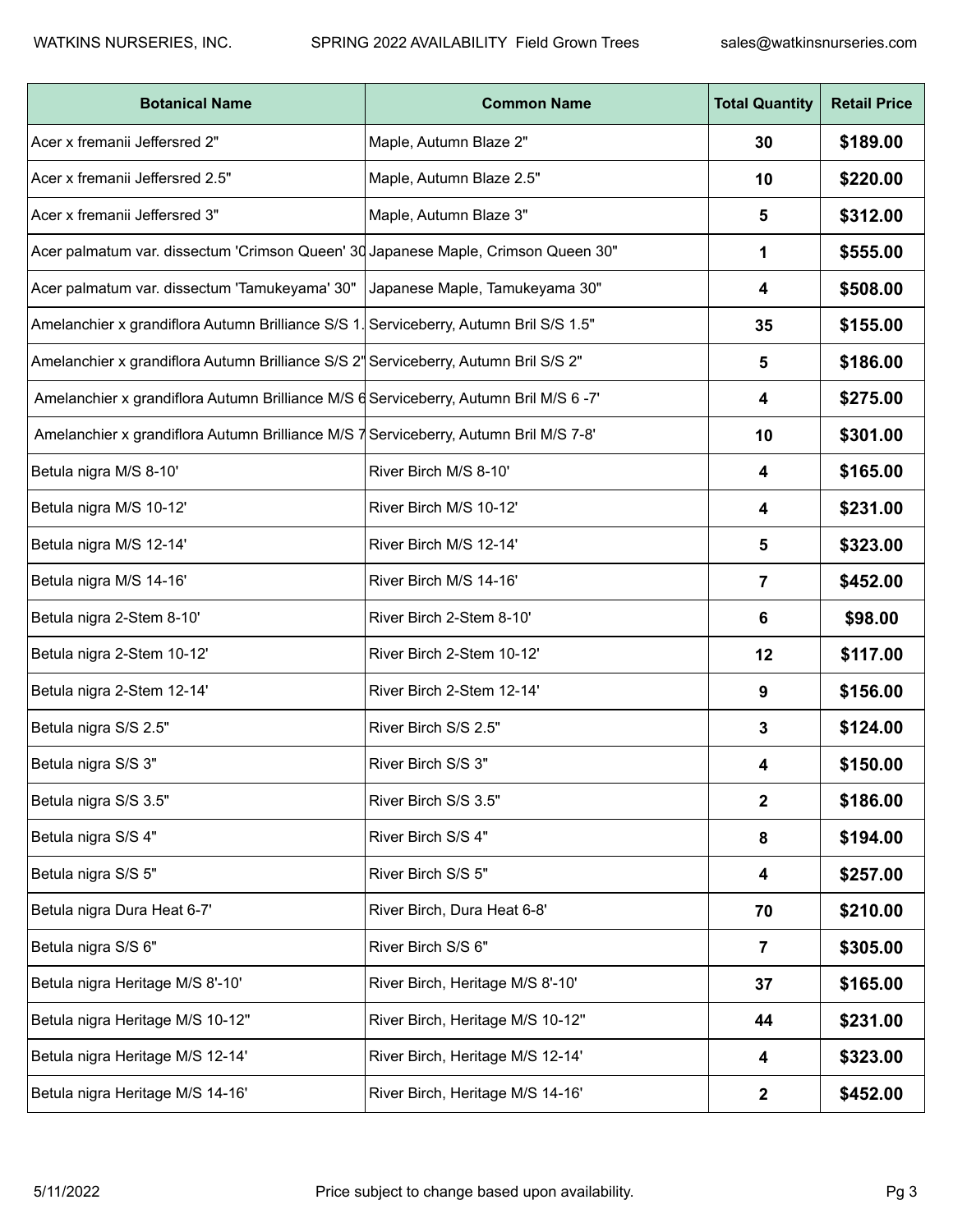| <b>Botanical Name</b>                          | <b>Common Name</b>                     | <b>Total Quantity</b> | <b>Retail Price</b> |
|------------------------------------------------|----------------------------------------|-----------------------|---------------------|
| Betula nigra Heritage 2-Stem 8-10'             | River Birch, Heritage 2-Stem 8-10'     | 17                    | \$98.00             |
| Betula nigra Heritage 2-Stem 10-12'            | River Birch, Heritage 2-Stem 10-12'    | 26                    | \$117.00            |
| Betula nigra Heritage 2-Stem 12-14'            | River Birch, Heritage 2-Stem 12-14'    | 7                     | \$156.00            |
| Betula nigra Heritage S/S 2"                   | River Birch, Heritage S/S 2"           | 8                     | \$112.00            |
| Betula nigra Heritage S/S 2.5"                 | River Birch, Heritage S/S 2.5"         | 1                     | \$124.00            |
| Betula nigra Heritage S/S 3"                   | River Birch, Heritage S/S 3"           | 3                     | \$186.00            |
| Betula nigra Heritage S/S 4"                   | River Birch, Heritage S/S 4"           | 1                     | \$194.00            |
| Buxus sempervirens Arborescens 15-18"          | Boxwood, American 15-18"               | 8                     | \$42.00             |
| Buxus sempervirens Arborescens 18-24"          | Boxwood, American 18-24"               | 10                    | \$57.00             |
| Buxus sempervirens Arborescens 24-30"          | Boxwood, American 24-30"               | 20                    | \$83.00             |
| Buxus sempervirens Arborescens 30-36"          | Boxwood, American 30-36"               | 30                    | \$130.00            |
| Buxus sempervirens Arborescens 36-42"          | Boxwood, American 36-42"               | 20                    | \$179.00            |
| Buxus sempervirens Arborescens 42-48"          | Boxwood, American 42-48"               | 15                    | \$218.00            |
| Buxus micro. var. japonica 'Winter Gem" 18-24" | Boxwood, Winter Gem 18 - 24"           | 20                    | \$200.00            |
| Carpinus betulus (bush form)                   | Hornbeam, European (bush form)         | 0                     | \$280.00            |
| Carpinus caroliniana 1.75"                     | Hornbeam, American 1.75"               | 15                    | \$259.00            |
| Carpinus caroliniana 2.5"                      | Hornbeam, American 2.5"                | 5                     | \$392.00            |
| Cercis canadensis 6-8'                         | Redbud, Eastern 6-8'                   | 4                     | \$196.00            |
| Cercis canadensis Forest Pansy 6-8'            | Redbud, Forest Pansy 6-8'              | 40                    | \$182.00            |
| Cercis canadensis Forest Pansy 8-10'           | Redbud, Forest Pansy 8-10' / 1.5"      | 15                    | \$255.00            |
| Cercis canadensis Merlot 6-8'                  | Redbud, Merlot 6-8'                    | 35                    | \$182.00            |
| Cornus Florida 5 - 6'                          | Dogwood, Native Flowering 5 - 6'       | 20                    | \$196.00            |
| Cornus kousa chinensis 6 - 8'                  | Dogwood, Chinese 5 - 6' (White Flower) | 20                    | \$196.00            |
| Cornus Kousa chinensis 8-10'                   | Dogwood, Chinese 6-8'                  | 50                    | \$280.00            |
| Cornus rutdan Celestial® 6-7'                  | Dogwood, Celestial® Rutgers 6-7'       | 20                    | \$196.00            |
| Crataegus viridis 2"                           | Winter King Hawthorn 2"                | 50                    | \$266.00            |
| Cupressocyparis leylandii 6'                   | Leyland Cypress 6'                     | 10                    | \$133.00            |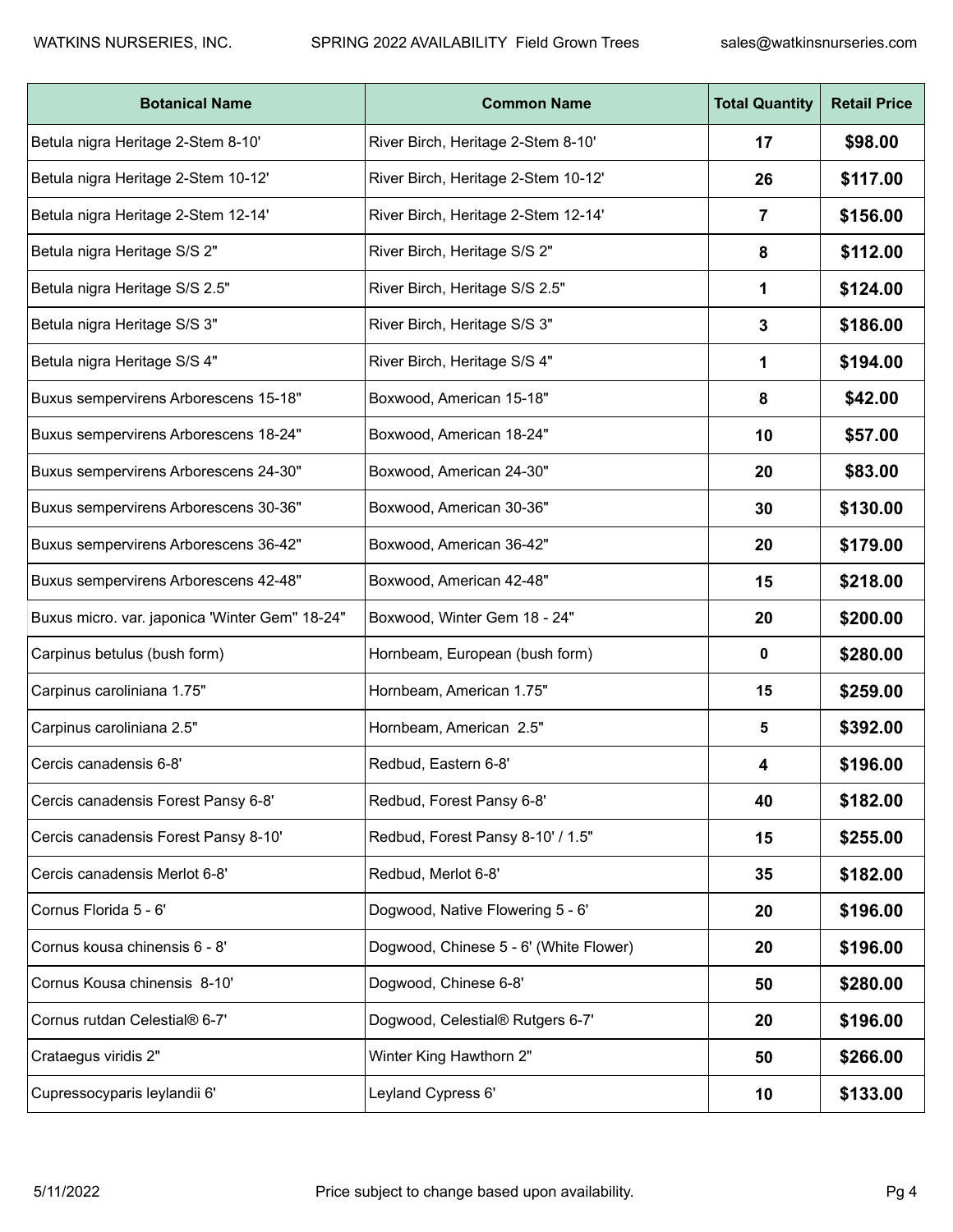| <b>Botanical Name</b>                | <b>Common Name</b>                | <b>Total Quantity</b> | <b>Retail Price</b> |
|--------------------------------------|-----------------------------------|-----------------------|---------------------|
| Cupressocyparis leylandii 7'         | Leyland Cypress 7'                | 50                    | \$150.00            |
| Cupressocyparis leylandii 8-10'      | Leyland Cypress 8-10'             | 25                    | \$220.00            |
| Cupressocyparis leylandii 10-12'     | Leyland Cypress 10-12'            | 50                    | \$308.00            |
| Cupressocyparis leylandii 12-14'     | Leyland Cypress 12-14'            | 5                     | \$431.00            |
| Diospyros virginiana 1.75"           | Common Persimmon 1.75" FEMALE     | 10                    | \$218.00            |
| Diospyros virginiana 1.75"           | Common Persimmon 1.75" MALE       | 10                    | \$218.00            |
| Diospyros virginiana 2"              | Common Persommon 2" FEMALE        | 0                     | \$235.00            |
| Diospyros virginiana 2"              | Common Persimmon 2" MALE          | 0                     | \$235.00            |
| Diospyros virginiana 2.5"            | Common Persommon 2.5" FEMALE      | 0                     | \$277.00            |
| Diospyros virginiana 2.5"            | Common Persimmon 2.5" MALE        | 0                     | \$277.00            |
| Diospyros virginiana 3"              | <b>Common Persimmon 3" FEMALE</b> | 5                     | \$304.00            |
| Diospyros virginian 3"               | Common Persimmon 3" MALE          | 5                     | \$304.00            |
| Diospyros virginiana 3.5"            | Common Persimmon 3.5" FEMALE      | 5                     | \$335.00            |
| Diospyros virginana 3.5"             | Common Persimmon 3.5" MALE        | 5                     | \$335.00            |
| Diospyros virginiana 4"              | Common Persimmon 4" FEMALE        | 2                     | \$368.00            |
| Diospyros virginiana 4"              | Common Persommon 4" MALE          | 2                     | \$368.00            |
| Diospyros virginiana 5"              | Common Persimmon 5" FEMALE        | 2                     | \$404.00            |
| Diospyros virginiana 5"              | Common Persimmon 5" MALE          | 2                     | \$404.00            |
| Euonymus alatus Compactus 4'         | <b>Compact Burning Bush 4'</b>    | 29                    | \$53.00             |
| Euonymus alatus Compactus 5'         | Compact Burning Bush 5'           | 45                    | \$77.00             |
| Euonymus alatus Compactus 6'         | Compact Burning Bush 6'           | 36                    | \$99.00             |
| Gleditsia triacanthos Shademaster 2" | Honeylocust, Shademaster 2"       | 25                    | \$285.00            |
| Ilex opaca Satyr Hill 5'             | Holly, Satyr Hill 5'              | 25                    | \$203.00            |
| llex opaca Satyr Hill 6'             | Holly, Satyr Hill 6'              | 288                   | \$260.00            |
| llex opaca Satyr Hill 7'             | Holly, Satyr Hill 7'              | 110                   | \$319.00            |
| llex opaca Satyr Hill 8-10'          | Holly, Satyr Hill 8-10'           | 9                     | \$495.00            |
| Ilex x attenuata Fosteri #2 5'       | Holly, Foster 5'                  | 25                    | \$139.00            |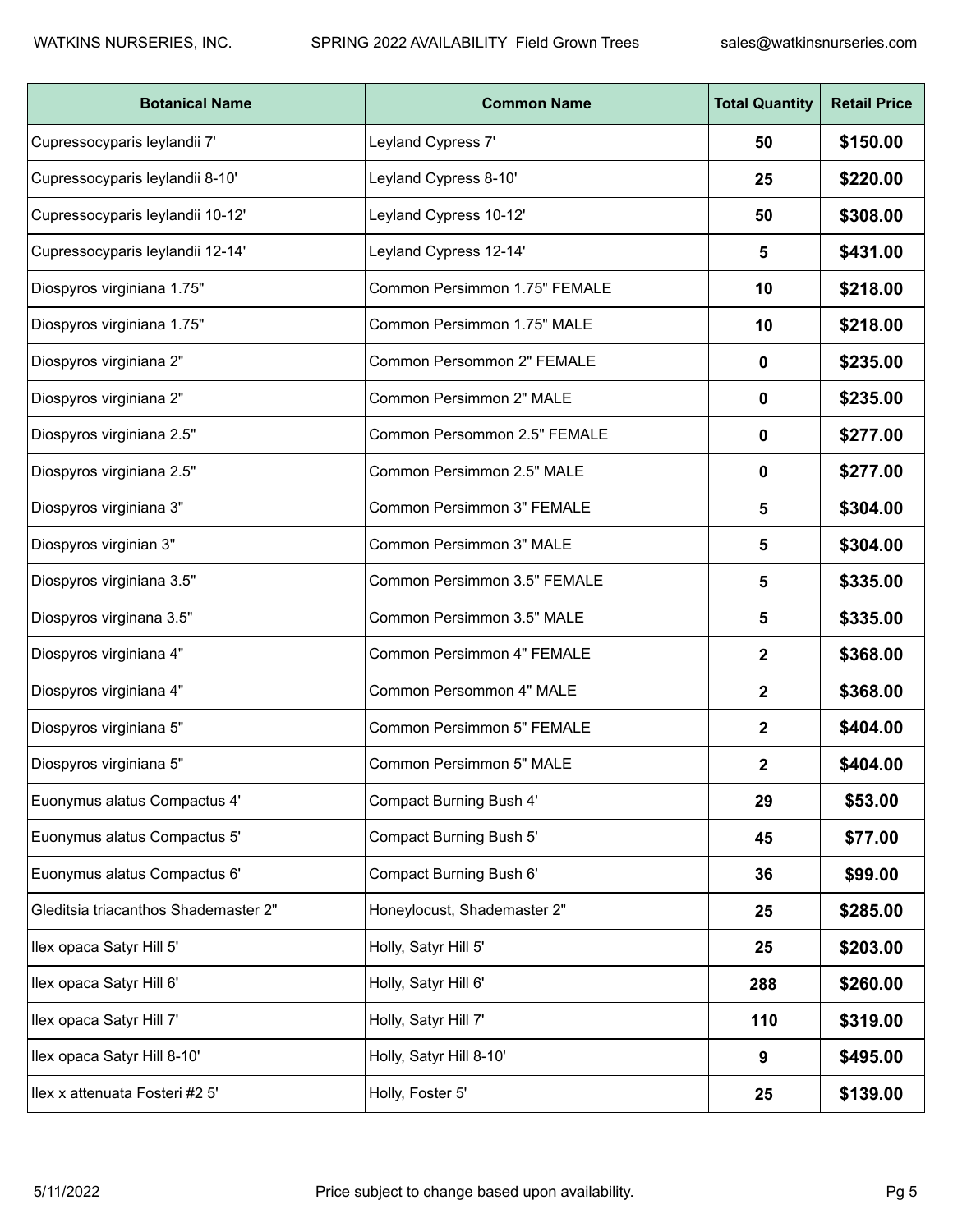| <b>Botanical Name</b>                            | <b>Common Name</b>                | <b>Total Quantity</b> | <b>Retail Price</b> |
|--------------------------------------------------|-----------------------------------|-----------------------|---------------------|
| Ilex x attenuata Fosteri #2 6'                   | Holly, Foster 6'                  | 100                   | \$178.00            |
| llex x attenuata Fosteri #2 7'                   | Holly, Foster 7'                  | 92                    | \$216.00            |
| Ilex x attenuata Fosteri #2 8'                   | Holly, Foster 8' - BGRADE         | 50                    | \$260.00            |
| Ilex x Stevens 5'                                | Holly, Nellie Stevens 5'          | 155                   | \$203.00            |
| Ilex x Nellie Stevens 6'                         | Holly, Nellie Stevens 6'          | 55                    | \$260.00            |
| Ilex x Nellie Stevens 7'                         | Holly, Nellie Stevens 7'          | 1                     | \$279.00            |
| Ilex x Nellie Stevens 8 - 10'                    | Holly, Nellie Stevens 8 - 10'     | 10                    | \$495.00            |
| Juniperus chinensis 6-7'                         | Juniper, Hollywood 6-7'           | 1                     | \$225.00            |
| Juniperus virginiana 5'                          | Eastern Red Cedar 5'              | 5                     | \$143.00            |
| Juniperus virginiana 6'                          | Eastern Red Cedar 6'              | 6                     | \$193.00            |
| Juniperus virginiana 7'                          | Eastern Red Cedar 7'              | 5                     | \$216.00            |
| Juniperus virginiana 8-10'                       | Eastern Red Cedar 8-10'           | 5                     | \$267.00            |
| Juniperus virginiana 10-12'                      | Eastern Red Cedar 10-12'          | 5                     | \$323.00            |
| Juniperus virginiana 'Cupressifolia' 6'          | Juniper, Hillspire 6'             | 1                     | \$225.00            |
| Lagerstroemia indica "Catawba" 5'                | Crape Myrtle, Catawba 6'          | 40                    | \$165.00            |
| Lagerstroemia indica Dynamite 5'                 | Crape Myrtle, Dynamite® 5'        | 0                     | \$180.00            |
| Lagerstroemia indica Dynamite 6'                 | Crape Myrtle, Dynamite® 6'        | 8                     | \$189.00            |
| Lagerstroemia indica Dynamite 5' 2-Stem          | Crape Myrtle, Dynamite® 5' 2-Stem | 3                     | \$119.00            |
| Lagerstroemia indica x fauriei Muskogee 5'       | Crape Myrtle, Muskogee 5'         | 70                    | \$126.00            |
| Lagerstroemia indica x fauriei Muskogee 6'       | Crape Myrtle, Muskogee 6'         | 61                    | \$148.00            |
| Lagerstroemia indica x fauriei Muskogee 7'       | Crape Myrtle, Muskogee 7'         | 27                    | \$170.00            |
| Lagerstroemia indica x fauriei Muskogee 8-10'    | Crape Myrtle, Muskogee 8-10'      | 30                    | \$193.00            |
| Lagerstroemia indica x fauriei Muskogee 2" S/S   | Crape Myrtle, Muskogee 2" S/S     | $\mathbf{2}$          | \$121.00            |
| Lagerstroemia indica x fauriei Muskogee 2.5" S/S | Crape Myrtle, Muskogee 2.5" S/S   | 1                     | \$133.00            |
| Lagerstroemia indica x fauriei Natchez 5'        | Crape Myrtle, Natchez 5'          | 129                   | \$126.00            |
| Lagerstroemia indica x fauriei Natchez 6'        | Crape Myrtle, Natchez 6'          | 122                   | \$148.00            |
| Lagerstroemia indica x fauriei Natchez 7'        | Crape Myrtle, Natchez 7'          | 41                    | \$170.00            |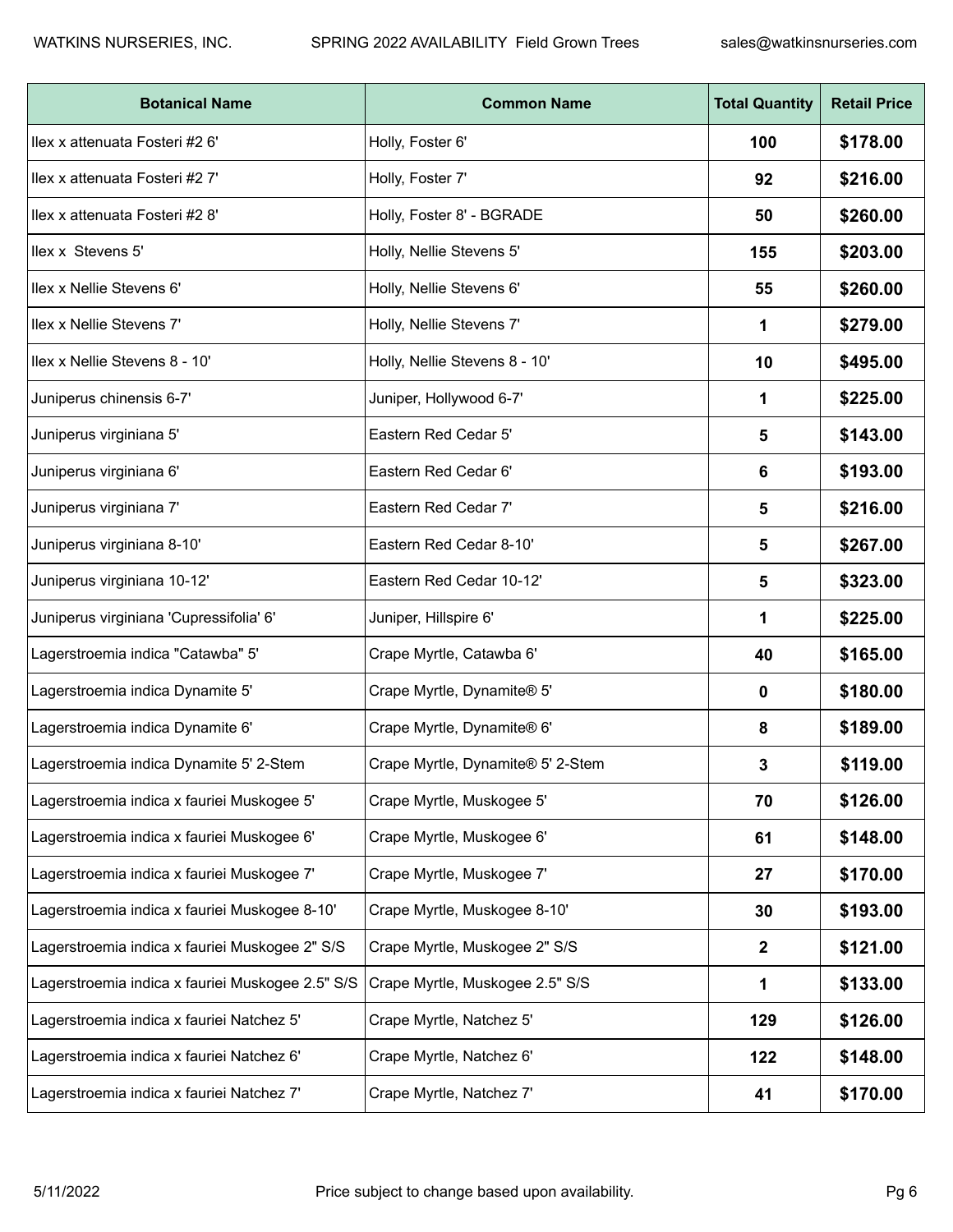| <b>Botanical Name</b>                                                               | <b>Common Name</b>               | <b>Total Quantity</b> | <b>Retail Price</b> |
|-------------------------------------------------------------------------------------|----------------------------------|-----------------------|---------------------|
| Lagerstroemia indica x fauriei Natchez 8'-10'                                       | Crape Myrtle, Natchez 8'-10'     | 15                    | \$193.00            |
| Lagerstroemia indica "Red Rocket" 7'                                                | Crape Myrtle, Red Rocket 7'      | 5                     | \$189.00            |
| Lagerstroemia indica "Red Rocket" 8'                                                | Crape Myrtle, Red Rocket 8'      | 5                     | \$224.00            |
| Lagerstroemia indica x fauriei Tuscarora 5' B Gra Crape Myrtle, Tuscarora 5' BGRADE |                                  | 0                     | \$105.00            |
| Lagerstroemia indica x fauriei Tuskegee 5'                                          | Crape Myrtle, Tuskegee 5'        | 66                    | \$117.00            |
| Lagerstroemia indica x fauriei Tuskegee 6'                                          | Crape Myrtle, Tuskegee 6'        | 56                    | \$138.00            |
| Lagerstroemia indica x fauriei Tuskegee 7'                                          | Crape Myrtle, Tuskegee 7'        | 14                    | \$159.00            |
| Liriodendron tulipifera 2"                                                          | Tulip Poplar 2"                  | 10                    | \$214.00            |
| Liriodendron tulipifera 2.5"                                                        | Tulip Poplar 2.5"                | 8                     | \$252.00            |
| Liriodendron tulipifera 3"                                                          | Tulip Poplar 3"                  | 3                     | \$263.00            |
| Liquidambar styra 2"                                                                | Sweetgum 2"                      | 40                    | \$217.00            |
| Liquidambar styra 2.5"                                                              | Sweetgum 2.25"                   | 40                    | \$259.00            |
| Magnolia grandiflora Claudia Wannamaker 14-16'                                      | Magnolia, Claudia Wannamaker 20' | 1                     | \$1,061.20          |
| Magnolia grandiflora D.D. Blanchard 8-10'                                           | Magnolia, D.D. Blanchard 8-10'   | 41                    | \$227.00            |
| Magnolia grandiflora D.D. Blanchard 10-12'                                          | Magnolia, D.D. Blanchard 10-12'  | 37                    | \$293.00            |
| Magnolia virginiana 10 - 12'                                                        | Magnolia, Sweet Bay 10 - 12'     | 3                     | \$413.00            |
| Nyssa Sylvatica 1.5"                                                                | Black Gum 1.5"                   | 0                     | \$218.00            |
| Nyssa Sylvatica 2"                                                                  | Black Gum 2"                     | 0                     | \$735.00            |
| Ostrya virginiana 2"                                                                | Hophornbeam, American 2"         | 1                     | \$190.00            |
| Picea abies 5'                                                                      | Spruce, Norway 5'                | 15                    | \$133.00            |
| Picea abies 6'                                                                      | Spruce, Norway 6'                | 17                    | \$171.00            |
| Picea abies 7'                                                                      | Spruce, Norway 7'                | 8                     | \$212.00            |
| Picea abies 8-10'                                                                   | Spruce, Norway 8-10'             | 8                     | \$248.00            |
| Pinus taeda 5'                                                                      | Pine, Loblolly 5'                | 50                    | \$96.00             |
| Pinus taeda 6'                                                                      | Pine, Loblolly 6'                | 25                    | \$111.00            |
| Pinus taeda 7'                                                                      | Pine, Loblolly 7'                | 30                    | \$127.00            |
| Pinus taeda 8-10'                                                                   | Pine, Loblolly 8-10'             | 0                     | \$175.00            |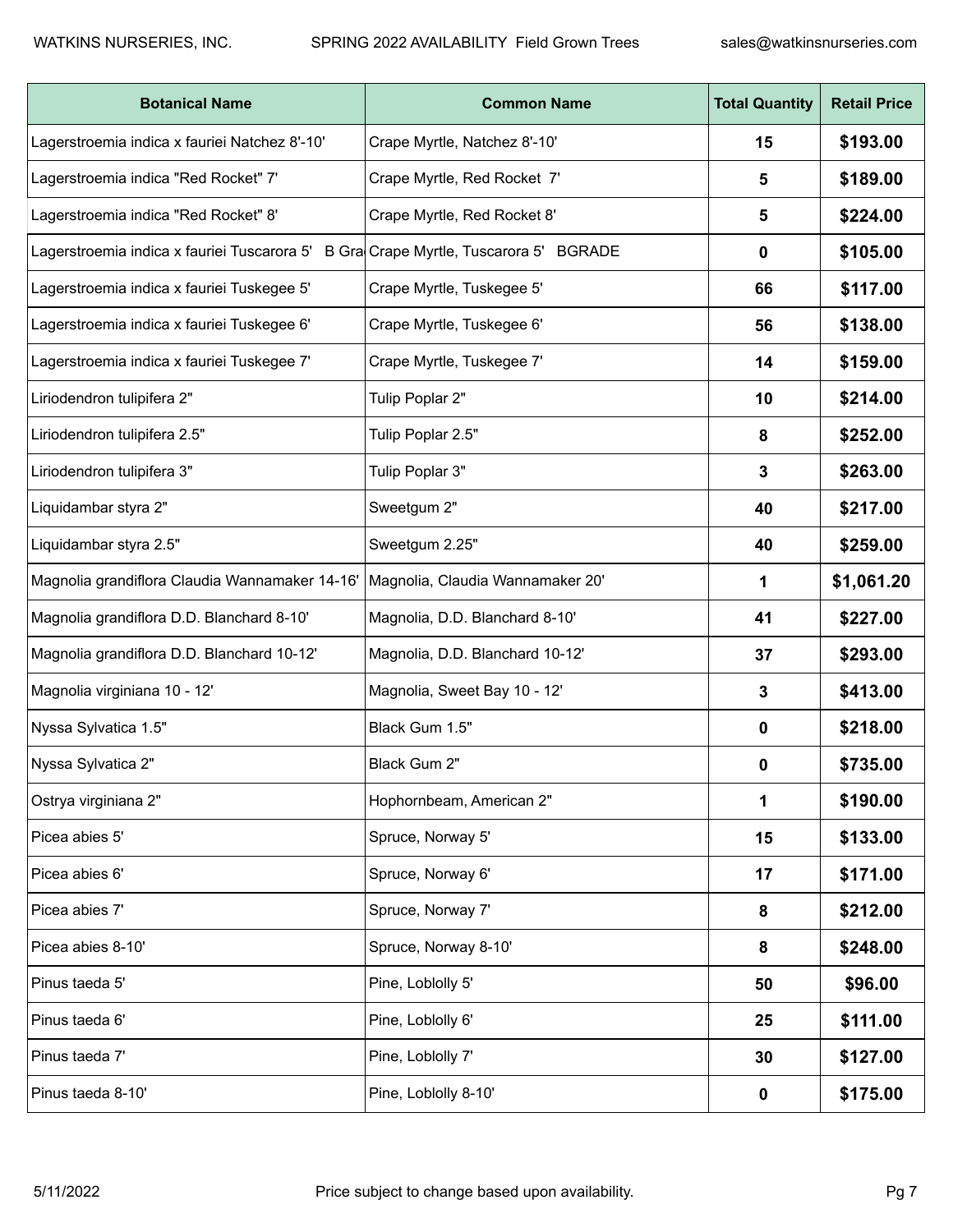| <b>Botanical Name</b>              | <b>Common Name</b>               | <b>Total Quantity</b> | <b>Retail Price</b> |
|------------------------------------|----------------------------------|-----------------------|---------------------|
| Pinus taeda 10-12'                 | Pine, Loblolly 10-12'            | 4                     | \$224.00            |
| Pinus taeda 12-14'                 | Pine, Loblolly 12-14'            | 20                    | \$280.00            |
| Pinus taeda 14-16'                 | Pine, Loblolly 14-16'            | 25                    | \$322.00            |
| Pinus taeda 16-18'                 | Pine, Loblolly 16-18'            | 20                    | \$476.00            |
| Pistacia Chinensis 2"              | Chinese Pistache 2"              | 50                    | \$279.00            |
| Platanus x acerifolia:             | Bloodgood London Plane tree 2"   | 25                    | \$217.00            |
| Platanus x acerifolia              | Bloodgood London Plane tree 2.5" | 15                    | \$280.00            |
| Platanus x acerifolia              | Bloodgood London Plane tree 3"   | 15                    | \$364.00            |
| Prunus subhirtella Autumnalis 2"   | Cherry, Autumnalis 2"            | 30                    | \$224.00            |
| Prunus subhirtella Autumnalis 2.5" | Cherry, Autumnalis 2.5"          | 0                     | \$194.00            |
| Prunus subhirtella Autumnalis 3"   | Cherry, Autumnalis 3"            | 6                     | \$267.00            |
| Prunus subhirtella Autumnalis 3.5" | Cherry, Autumnalis 3.5"          | 11                    | \$311.00            |
| Prunus subhirtella Autumnalis 4"   | Cherry, Autumnalis 4"            | $\mathbf 2$           | \$347.00            |
| Prunus × incam 2.5 - 3"            | Cherry, Okame 2 - 2.5"           | 7                     | \$195.00            |
| Prunus x yedoensis 3.5"            | Cherry, Yoshino 3.5"             | 4                     | \$415.00            |
| Prunus x yedoensis 4"              | Cherry, Yoshino 4"               | 4                     | \$445.00            |
| Quercus acutissima 2"              | Oak, Sawtooth 2"                 | 1                     | \$194.00            |
| Quercus acutissima 2.5"            | Oak, Sawtooth 2.5"               | 1                     | \$226.00            |
| Quercus acutissima 3"              | Oak, Sawtooth 3"                 | 1                     | \$259.00            |
| Quercus acutissima 3.5"            | Oak, Sawtooth 3.5"               | 9                     | \$298.00            |
| Quercus acutissima 4"              | Oak, Sawtooth 4"                 | 16                    | \$428.00            |
| Quercus acutissima 5"              | Oak, Sawtooth 5"                 | 35                    | \$488.00            |
| Quercus acutissima 6"              | Oak, Sawtooth 6"                 | 16                    | \$585.00            |
| Quercus acutissima 7"              | Oak, Sawtooth 7"                 | 4                     | \$663.00            |
| Quercus, alba 1.5"                 | Oak, White 1.5"                  | 15                    | \$217.00            |
| Quercus, alba 2"                   | Oak, White 2"                    | 40                    | \$259.00            |
| Quercus, alba 2.5"                 | Oak, White 2.5"                  | 75                    | \$395.00            |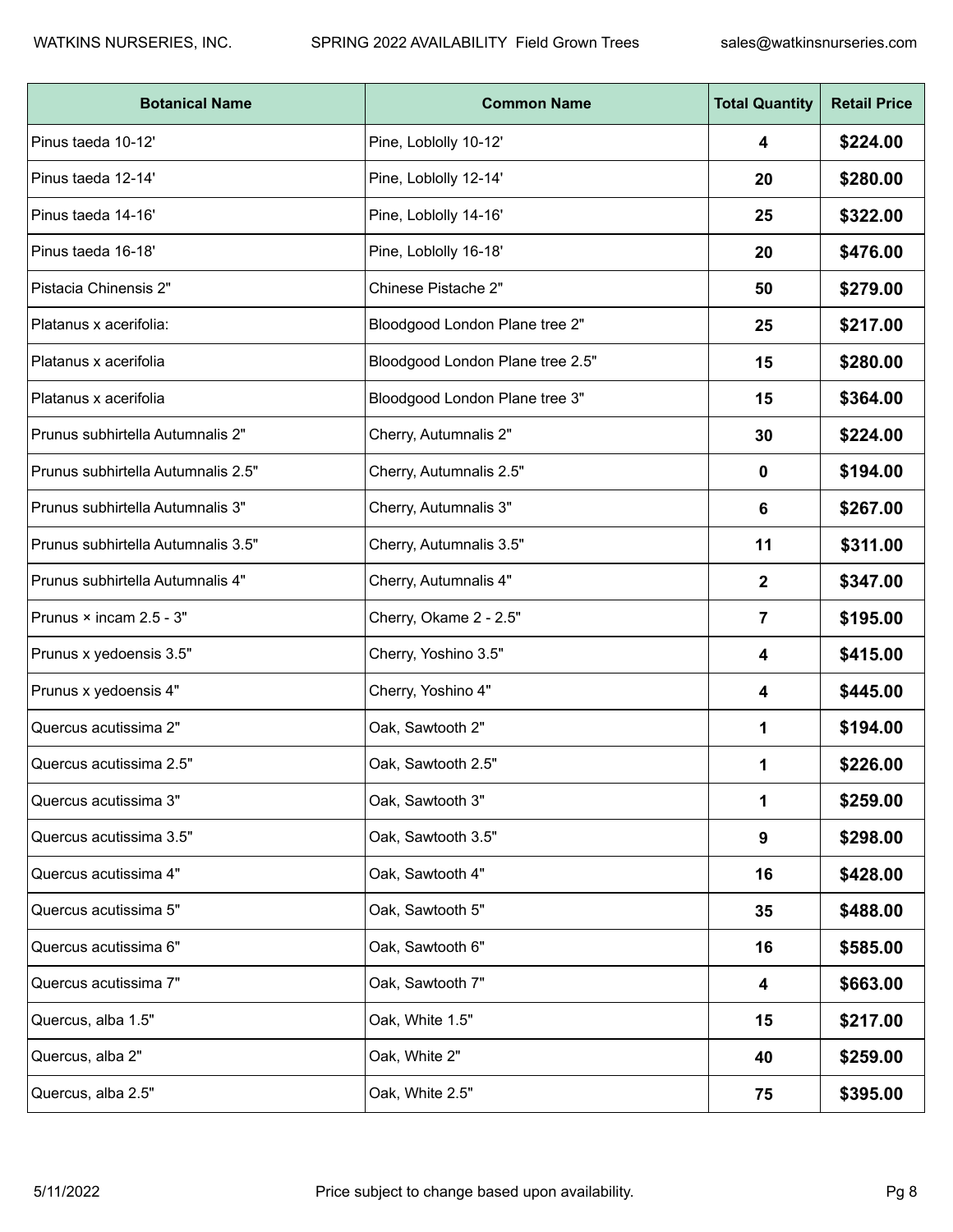| <b>Botanical Name</b>   | <b>Common Name</b>     | <b>Total Quantity</b> | <b>Retail Price</b> |
|-------------------------|------------------------|-----------------------|---------------------|
| Quercus, alba 3"        | Oak, White 3"          | 5                     | \$455.00            |
| Quercus lyrata 3"       | Oak, Overcup Oak 3"    | 3                     | \$455.00            |
| Quercus palustris 2"    | Oak, Pin 2"            | 50                    | \$259.00            |
| Quercus palustris 2.5"  | Oak, Pin 2.5"          | 37                    | \$395.00            |
| Quercus palustris 3"    | Oak, Pin 3"            | 10                    | \$455.00            |
| Quercus palustris 3.5"  | Oak, Pin 3.5"          | 4                     | \$501.00            |
| Quercus palustris 4"    | Oak, Pin 4"            | 15                    | \$552.00            |
| Quercus palustris 5"    | Oak, Pin 5"            | 5                     | \$606.00            |
| Quercus phellos 2"      | Oak, Willow 2"         | 86                    | \$244.00            |
| Quercus phellos 2.5"    | Oak, Willow 2.5"       | 123                   | \$283.00            |
| Quercus phellos 3"      | Oak, Willow 3"         | 132                   | \$400.00            |
| Quercus phellos 3.5"    | Oak, Willow 3.5"       | 54                    | \$455.00            |
| Quercus phellos 4"      | Oak, Willow 4"         | 40                    | \$539.00            |
| Quercus phellos 5"      | Oak, Willow 5"         | 6                     | \$732.00            |
| Quercus phellos 6"      | Oak, Willow 6"         | 3                     | \$1,001.00          |
| Quercus rubra 2"        | Oak, Northern Red 2"   | 14                    | \$259.00            |
| Quercus rubra 2.5"      | Oak, Northern Red 2.5" | 9                     | \$395.00            |
| Quercus rubra 3"        | Oak, Northern Red 3"   | 6                     | \$455.00            |
| Quercus rubra 3.5"      | Oak, Northern Red 3.5" | $\mathbf{2}$          | \$501.00            |
| Quercus rubra 4"        | Oak, Northern Red 4"   | 1                     | \$552.00            |
| Quercus shumardii 2"    | Oak, Shumard 2"        | 1                     | \$259.00            |
| Quercus shumardii 2.5"  | Oak, Shumard 2.5"      | 3                     | \$395.00            |
| Quercus shumardii 3"    | Oak, Shumard 3"        | 4                     | \$455.00            |
| Quercus shumardii 3.5"  | Oak, Shumard 3.5"      | $\mathbf{2}$          | \$501.00            |
| Stryax japonica 6-8'    | Japanese Snowbell 6-8' | 20                    | \$175.00            |
| Syringa reticulata 2"   | Lilac, Ivory Silk 2"   | $\mathbf{2}$          | \$207.00            |
| Syringa reticulata 2.5' | Lilac, Ivory Silk 2.5" | 10                    | \$254.00            |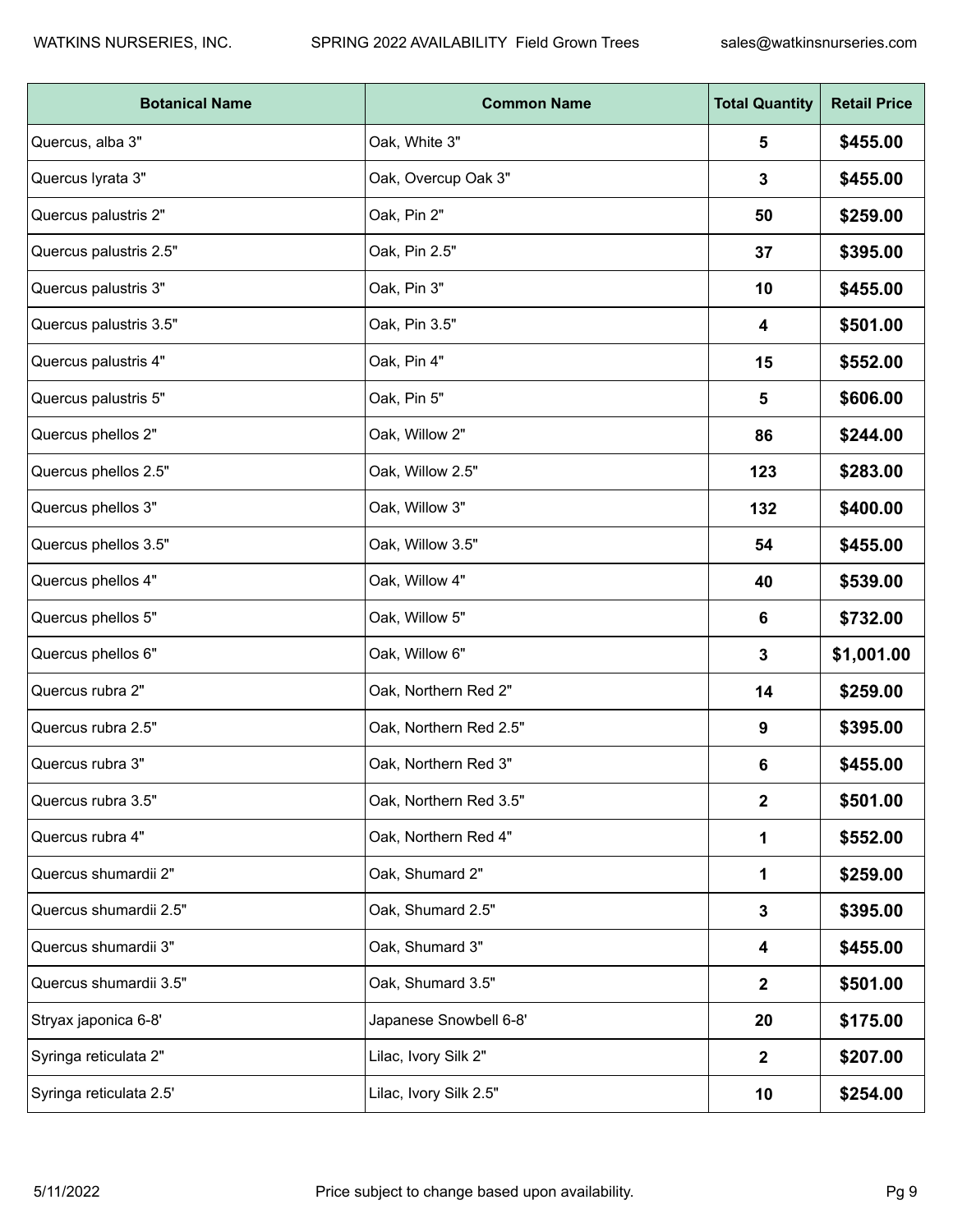| <b>Botanical Name</b>                           | <b>Common Name</b>               | <b>Total Quantity</b> | <b>Retail Price</b> |
|-------------------------------------------------|----------------------------------|-----------------------|---------------------|
| Taxodium distichum 2"                           | Cypress, Bald 2"                 | 5                     | \$165.00            |
| Taxodium distichum 2.5"                         | Cypress, Bald 2.5"               | 5                     | \$199.00            |
| Taxodium distichum 3"                           | Cypress, Bald 3"                 | 20                    | \$385.00            |
| Taxodium distichum 3.5"                         | Cypress, Bald 3.5"               | 10                    | \$461.00            |
| Taxodium distichum 4"                           | Cypress, Bald 4"                 | 5                     | \$563.00            |
| Taxodium distichum 5"                           | Cypress, Bald 5"                 | 5                     | \$647.00            |
| Tilia cordata 2"                                | Littleleaf Linden, Greenspire 2" | 10                    | \$259.00            |
| Thuja occidentalis 'Smaragd' 5'                 | Arborvitae, Emerald Green 5 - 6' | 50                    | \$140.00            |
| Thuja standishii x plicata 'Green Giant' 6'     | Arborvitae, Green Giant 6'       | 10                    | \$178.00            |
| Thuja standishii x plicata 'Green Giant' 7'     | Arborvitae, Green Giant 7'       | 0                     | \$196.00            |
| Thuja standishii x plicata 'Green Giant' 8-10'  | Arborvitae, Green Giant 8-10'    | 0                     | \$216.00            |
| Thuja standishii x plicata 'Green Giant' 10-12' | Arborvitae, Green Giant 10-12'   | 0                     | \$237.00            |
| Thuja plicata 12-14'                            | Arborvitae, Green Giant 12-14'   | 1                     | \$262.00            |
| Ulmus americana Valley Forge 2"                 | Elm, Valley Forge 2"             | 30                    | \$253.00            |
| Ulmus americana Princeton 2"                    | Elm, Princeton 2"                | 50                    | \$252.00            |
| Ulmus americana Jefferson 2"                    | Elm, Jefferson 2"                | 50                    | \$276.00            |
| Ulmus Patriot 2"                                | Elm, Patriot 2"                  | $\mathbf 2$           | \$163.00            |
| Ulmus Patriot 2.5"                              | Elm, Patriot 2.5"                | 4                     | \$208.00            |
| Zelkova serrata Green Vase 2"                   | Zelkova, Green Vase 2"           | 75                    | \$215.00            |
| Zelkova serrata Musashino 2"                    | Zelkova, Musashino 2"            | 5                     | \$215.00            |
| Zelkova serrata Musashino 2.5"                  | Zelkova, Musashino 2.5"          | 15                    | \$291.00            |
| Zelkova serrata Musashino 3"                    | Zelkova, Musashino 3"            | 45                    | \$315.00            |
| Zelkova serrata Musashino 3.5"                  | Zelkova, Musashino 3.5"          | 36                    | \$539.00            |
| Zelkova serrata Musashino 4"                    | Zelkova, Musashino 4"            | 17                    | \$647.00            |
| Zelkova serrata Village Green 2"                | Zelkova, Village Green 2"        | 15                    | \$255.00            |
| Zelkova serrata Village Green 2.5"              | Zelkova, Village Green 2.5"      | 15                    | \$291.00            |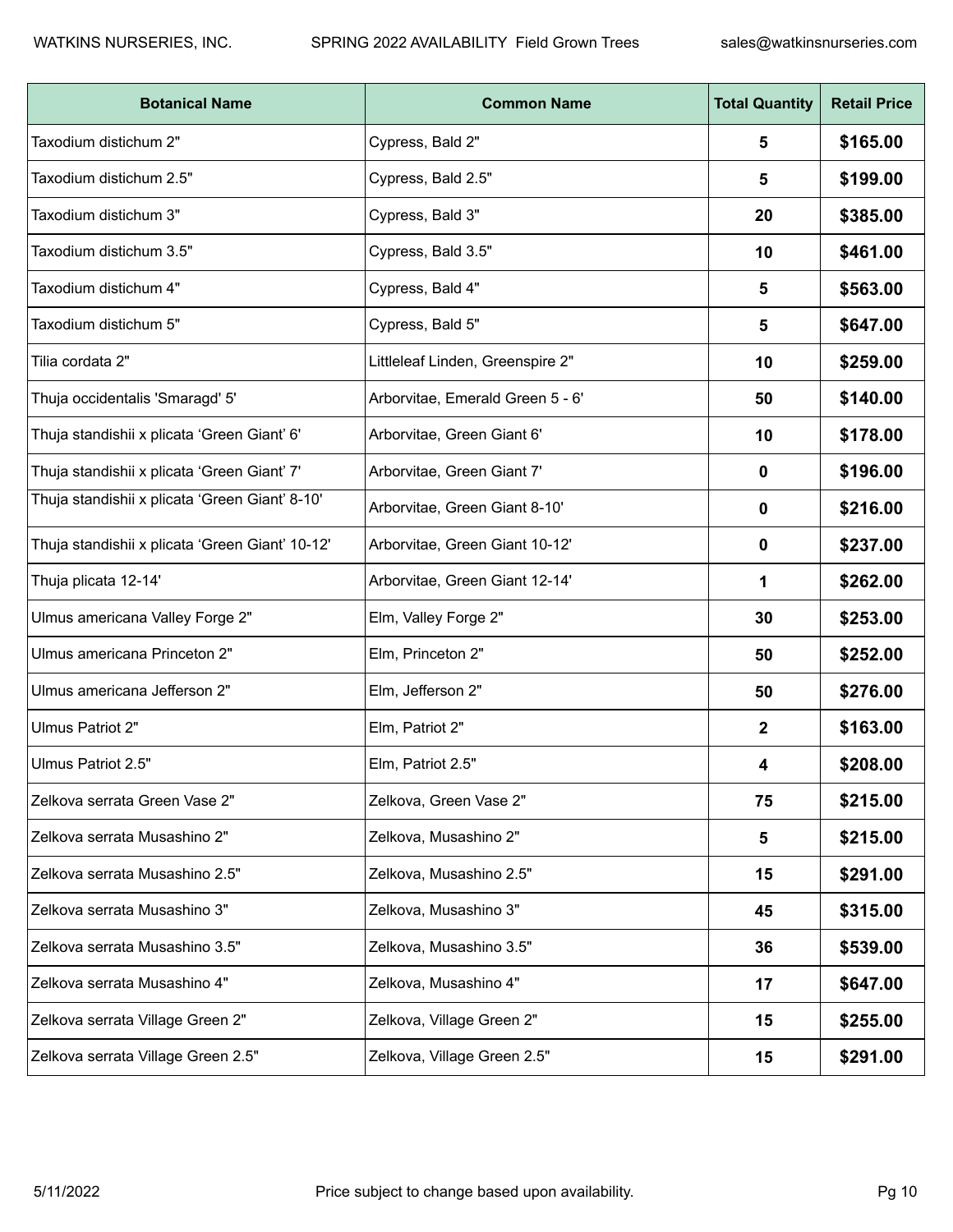| <b>Botanical Name</b>                 | <b>Common Name</b>                  | <b>Plant Center</b> | <b>Retail Price</b> |
|---------------------------------------|-------------------------------------|---------------------|---------------------|
| Acer griseum 15gal                    | Maple, Paperbark 15gal              | $\mathbf{0}$        | \$189.00            |
| Acer griseum 25gal                    | Maple, Paperbark 25gal              | 1                   | \$315.00            |
| Acer pamatum Crimson Queen 15gal      | Japanese Maple, Crimson Queen 15gal | 1                   | \$385.00            |
| Acer palmatum Bloodgood 5gal          | Japanese Maple, Bloodgood 5gal      | $\mathbf{3}$        | \$249.00            |
| Acer palmatum Bloodgood 10gal         | Japanese Maple, Bloodgood 10gal     | 0                   | \$256.00            |
| Acer palmatum Bloodgood 15gal         | Japanese Maple, Bloodgood 15gal     | 3                   | \$385.00            |
| Acer palmatum Bloodgood 25gal         | Japanese Maple, Bloodgood 25gal     | $\mathbf{0}$        | \$641.00            |
| Acer palmatum Orangeola 7gal          | Japanese Maple, Orangeola 7gal      | $\mathbf{0}$        | \$256.00            |
| Acer palmatum Red Select 10gal        | Japanese Maple, Red Select 10gal    | 1                   | \$385.00            |
| Acer palmatum Red Select 15gal        | Japanese Maple, Red Select 15gal    | 1                   | \$420.00            |
| Acer palmatum Red Select 25gal        | Japanese Maple, Red Select 25gal    | 6                   | \$555.00            |
| Acer palmatum Sango-Kaku 7gal         | Japanese Maple, Coral Bark 7g       | 1                   | \$256.00            |
| Acer palmatum Sango-Kaku 15gal        | Japanese Maple, Coral Bark 15gal    | $\mathbf{0}$        | \$385.00            |
| Acer palmatum Tamukeyama 15gal        | Japanese Maple Tamukeyama 15gal     | 3                   | \$385.00            |
| Acer palmatum Dissectum Viridis 7gal  | Japanese Maple, Cutleaf Green 7gal  | 4                   | \$256.00            |
| Acer palmatum Dissectum Viridis 15gal | Japanese Maple, Cutleaf Green 15gal | 1                   | \$385.00            |
| Acer x freemanii Autumn Blaze 15gal   | Maple, Autumn Blaze 15gal           | $\mathbf 0$         | \$189.00            |
| Acer x freemanii Autumn Blaze 25gal   | Maple, Autumn Blaze 25gal           | $\mathbf 0$         | \$315.00            |
| Acer rubrum Native 15gal              | Maple, Native Red 15gal             | 4                   | \$189.00            |
| Acer rubrum Native 25gal              | Maple, Native Red 25gal             | $\mathbf{2}$        | \$315.00            |
| Acer rubrum October Glory 15gal       | Maple, October Glory 15gal          | 3                   | \$189.00            |
| Acer rubrum October Glory 25gal       | Maple, October Glory 25gal          | 8                   | \$315.00            |
| Acer rubrum Red Sunset 15gal          | Maple, Red Sunset 15gal             | $\mathbf 0$         | \$189.00            |
| Acer rubrum Red Sunset 25gal          | Maple, Red Sunset 25gal             | $\mathbf 0$         | \$315.00            |
| Acer rubrum Redpointe 15gal           | Maple, Redpointe 15gal              | $\overline{7}$      | \$189.00            |
| Acer rubrum Redpointe 25gal           | Maple, Redpointe 25gal              | $\mathbf 0$         | \$315.00            |
| Acer saccharum Legacy 7gal            | Maple, Legacy Sugar 7gal            | 10                  | \$105.00            |
| Acer saccharum Legacy 15gal           | Maple, Legacy Sugar 15gal           | $\mathbf{0}$        | \$141.00            |
| Aesculus pavia 3gal                   | Buckeye, Red 3gal                   | $\pmb{0}$           | \$45.00             |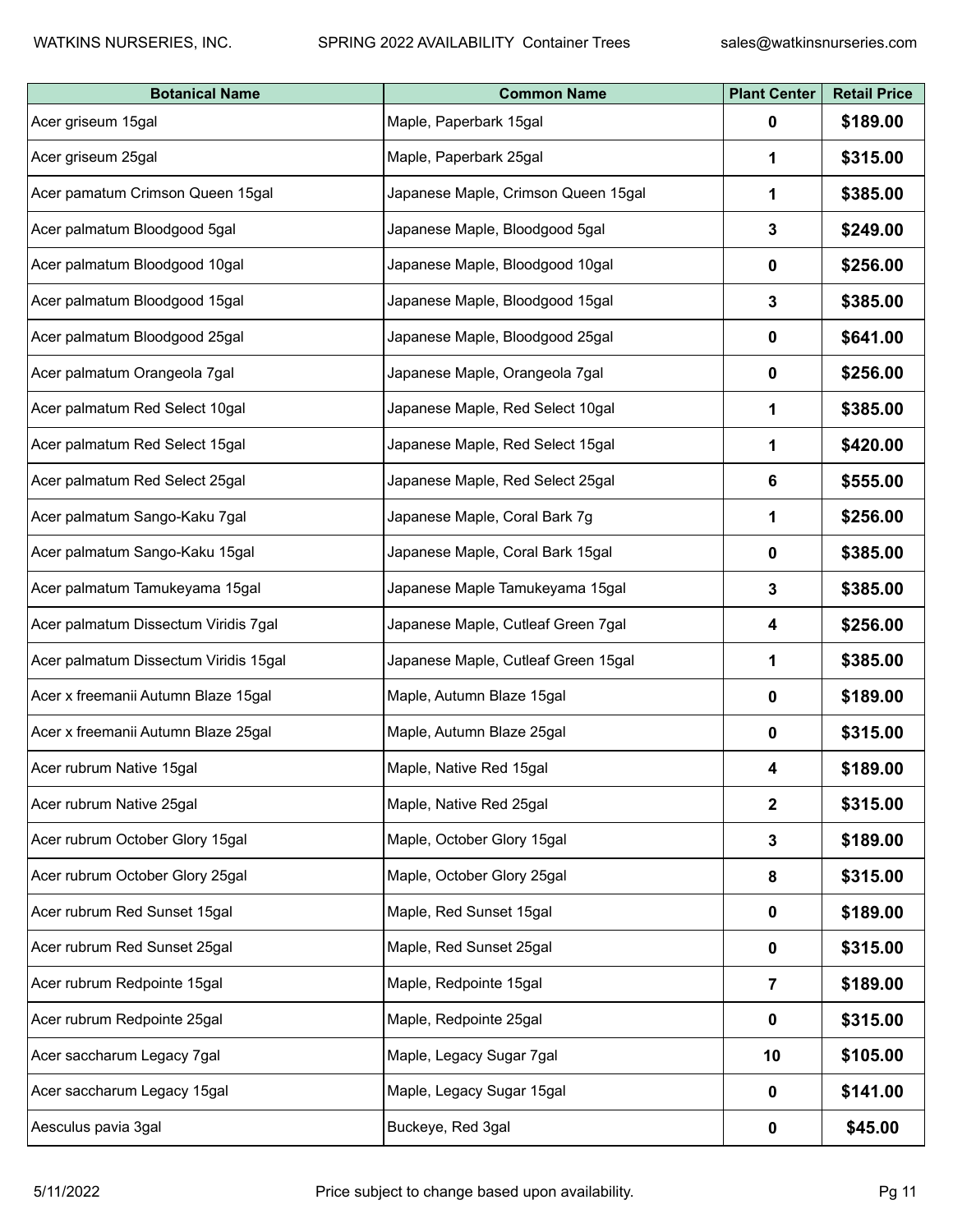| Amelanchier x Autumn Brilliance S/S 15 gal     | Serviceberry, Autumn Brilliance S/S 15gal     | 0           | \$167.00 |
|------------------------------------------------|-----------------------------------------------|-------------|----------|
| Amelanchier x Autumn Brilliance (Clump) 15gal  | Serviceberry, Autumn Brilliance (Clump) 15gal | 9           | \$167.00 |
| Betula nigra (Native) 15gal                    | River Birch, Native 15gal                     | 1           | \$141.00 |
| Betula nigra Dura Heat 15gal                   | River Birch, Dura Heat 15gal                  | 0           | \$141.00 |
| Betula nigra Heritage 15gal                    | River Birch, Heritage 15gal                   | 0           | \$141.00 |
| Betula nigra Heritage 25gal                    | River Birch, Heritage 25gal                   | 6           | \$237.00 |
| Callitropsis glabra Carolina Sapphire 7gal     | Cypress, Carolina Sapphire 7gal               | 4           | \$129.00 |
| Callitropsis glabra Carolina Sapphire 15gal    | Cypress, Carolina Sapphire 15gal              | 1           | \$276.00 |
| Carpinus caroliniana 15gal                     | Hornbeam, American 15gal                      | 0           | \$167.00 |
| Carpinus caroliniana 25gal                     | Hornbeam, American25gal                       | 0           | \$277.00 |
| Carpinus betulus 15gal                         | Hornbeam, European 15gal                      | 0           | \$167.00 |
| Cedrus atlantica 15gal                         | Cedar, Blue Atlas 15gal                       | 1           | \$189.00 |
| Cedrus deodara 15gal                           | Cedar, Deodar 15gal                           | 0           | \$189.00 |
| Cercis canadensis 15gal                        | Redbud, Eastern 15gal                         | 0           | \$182.00 |
| Cercis canadensis 25gal                        | Redbud, Eastern 25gal                         | 0           | \$304.00 |
| Cercis canadensis Forest Pansy 15gal           | Redbud, Forest Pansy 15gal                    | 1           | \$182.00 |
| Cercis canadensis Eastern Redbud (Clump) 15gal | Redbud, Eastern (clump) 15gal                 | 0           | \$304.00 |
| Chionanthus virginicus 7gal                    | Fringe Tree, White 7gal                       | 0           | \$129.00 |
| Cornus Florida Native 7gal                     | Dogwood, Native Flowering 7gal                | 3           | \$101.00 |
| Cornus Florida Native 10gal                    | Dogwood, Native Flowering 10gal               | 0           | \$143.00 |
| Cornus Florida, Cherokee Brave 15gal           | Dogwood, Cherokee Brave 15gal                 | 0           | \$168.00 |
| Cornus Florida, Cherokee Brave 25gal           | Dogwood, Cherokee Brave 25gal                 | 0           | \$280.00 |
| Cornus Florida, Cherokee Princess 15gal        | Dogwood, Cherokee Princess 15gal              | 0           | \$168.00 |
| Cornus Florida, Cherokee Princess 25gal        | Dogwood, Cherokee Princess 25gal              | 0           | \$280.00 |
| Cornus Florida, Rubra 5gal                     | Dogwood, Pink Flowering 5gal                  | 17          | \$101.00 |
| Cornus Forida, Rubra 7gal                      | Dogwood, Pink Flowering 7gal                  | $\mathbf 0$ | \$143.00 |
| Cornus Kousa 15gal                             | Dogwood, Kousa 15gal                          | 0           | \$168.00 |
| Cotinus coggygria 3gal                         | Smokebush, The Velvet Fog® 3gal               | 0           | \$27.00  |
| Cotinus coggygria 'MINCOJAU3' 1gal             | Smokebush, Winecraft Gold® 1gal               | 6           | \$27.00  |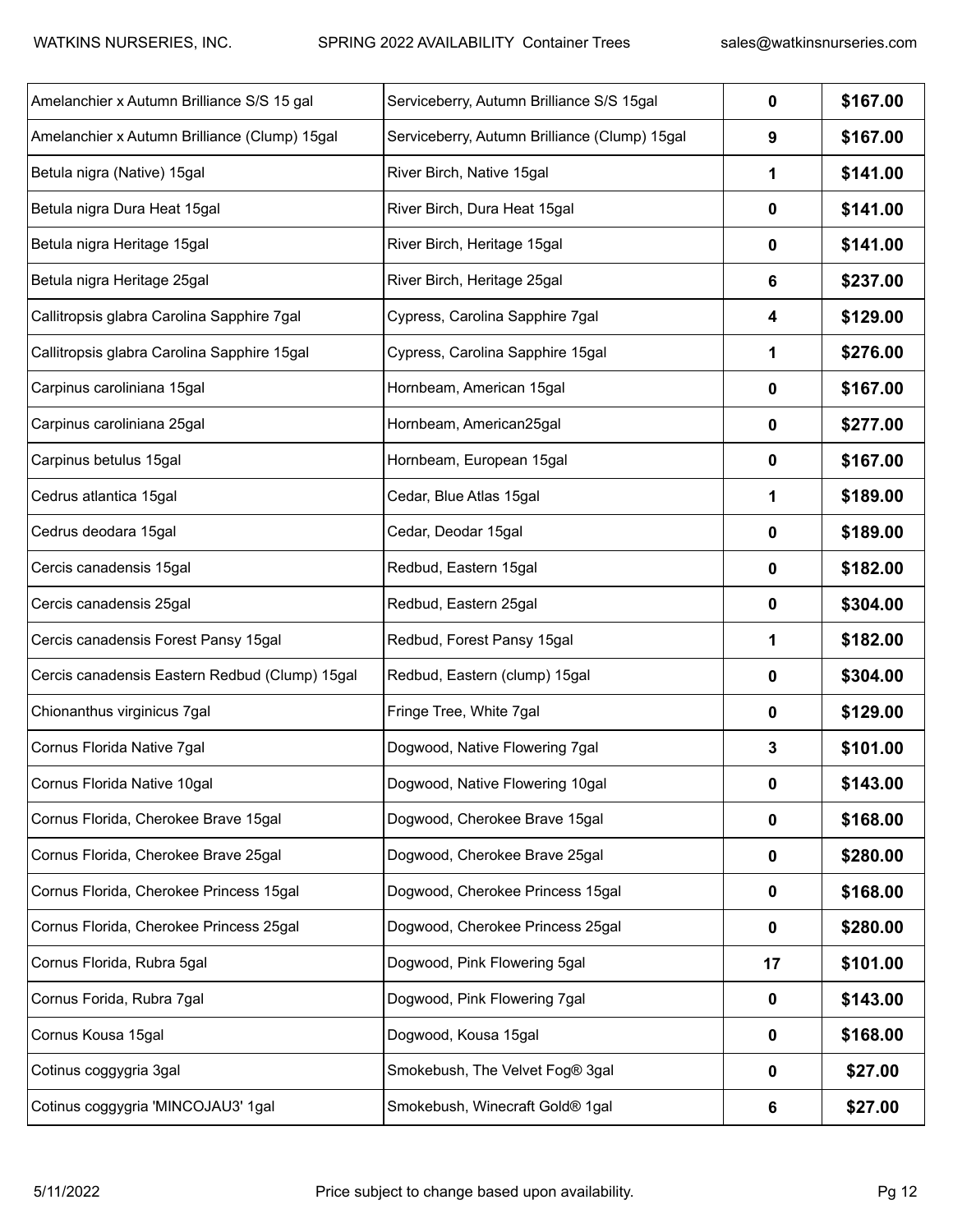| Crataegus viridis Winter King 15gal          | Hawthorne, Winterking 15gal          | 1                | \$143.00 |
|----------------------------------------------|--------------------------------------|------------------|----------|
| Cryptomeria japonica Yoshino 15gal           | Cryptomeria, Yoshino 15gal           | $\boldsymbol{2}$ | \$193.00 |
| Cryptomeria japonica Yoshino 25gal           | Cryptomeria, Yoshino 25gal           | 3                | \$392.00 |
| Cryptomeria japonica Yoshino 30gal           | Cryptomeria, Yoshino 30gal           | 5                | \$420.00 |
| Fagus grandiflora 15gal                      | Beech, American 15gal                | 1                | \$167.00 |
| Fagus sylvatica 'Riversii' 10gal             | Beech, European Purple leafed 10gal  | $\mathbf{2}$     | \$167.00 |
| Ficus carica 'Brown Turkey' 3gal             | Fig, Brown Turkey 3gal               | 6                | \$30.00  |
| Ginkgo biloba Autumn Gold 15gal              | Ginkgo, Autumn Gold 15gal            | 1                | \$192.00 |
| Ginkgo biloba Autumn Gold 25gal              | Ginkgo, Autumn Gold 25gal            | 0                | \$319.00 |
| Ginkgo biloba Princeton Sentry 25gal         | Ginkgo, Princeton Sentry 25gal       | 5                | \$319.00 |
| Ilex x attenuata "Fosteri" 15gal             | Holly, Foster Holly 15gal            | $\mathbf 0$      | \$167.00 |
| Ilex x 'Conal' 15gal                         | Holly, Oak Leaf 15gal                | 3                | \$167.00 |
| Ilex x Nellie R. Stevens 15gal               | Holly, Nellie R. Stevens 15gal       | 17               | \$167.00 |
| Ilex x Nellie R. Stevens 25gal               | Holly, Nellie R. Stevens 25gal       | $\mathbf 0$      | \$277.00 |
| Ilex hybrid Magland x Oakland Holly 15gal    | Holly, Oakland 15gal                 | $\mathbf{2}$     | \$167.00 |
| Ilex hybrid Magland x Oakland Holly 25gal    | Holly, Oakland 25gal                 | 6                | \$304.00 |
| Ilex hybrid Magland x Oakland Holly 25gal    | Holly, Oakland 25gal Gro-Bag         | 1                | \$277.00 |
| Ilex opaca 15gal                             | Holly, American 15gal                | 0                | \$167.00 |
| Ilex opaca 'Satyr Hill' 15gal                | Holly, Satyr Hill 15gal              | 7                | \$167.00 |
| Ilex hybrid Conin 15gal                      | Holly, Robin 15gal                   | 0                | \$167.00 |
| Juniperus chinensis Blue Point 3gal          | Juniper, Blue Point 3gal             | 4                | \$27.00  |
| Juniperus chinensis Blue Point 7gal          | Juniper, Blue Point 7gal             | $\mathbf 0$      | \$67.00  |
| Juniperus chinensis Blue Point 15gal         | Juniper, Blue Point 15gal            | 4                | \$143.00 |
| Juniperus procumbens "Nana" Sculptured 10gal | Juniper, Dwarf Japanese Garden 10gal | $\mathbf{2}$     | \$328.00 |
| Juniperus virginiana 7gal                    | Cedar, Eastern Red 7gal              | 3                | \$115.00 |
| Juniperus virginiana 15gal                   | Cedar, Eastern Red 15gal             | 0                | \$143.00 |
| Juniperus virginiana 25gal                   | Cedar, Eastern Red 25gal             | $\mathbf 0$      | \$238.00 |
| Lagestroemia indica Autauga 15gal            | Crape Myrtle, Autauga 15gal          | $\mathbf{3}$     | \$176.00 |
| Lagerstroemia indica Dynamite 15gal          | Crape Myrtle, Dynamite 15gal         | 3                | \$176.00 |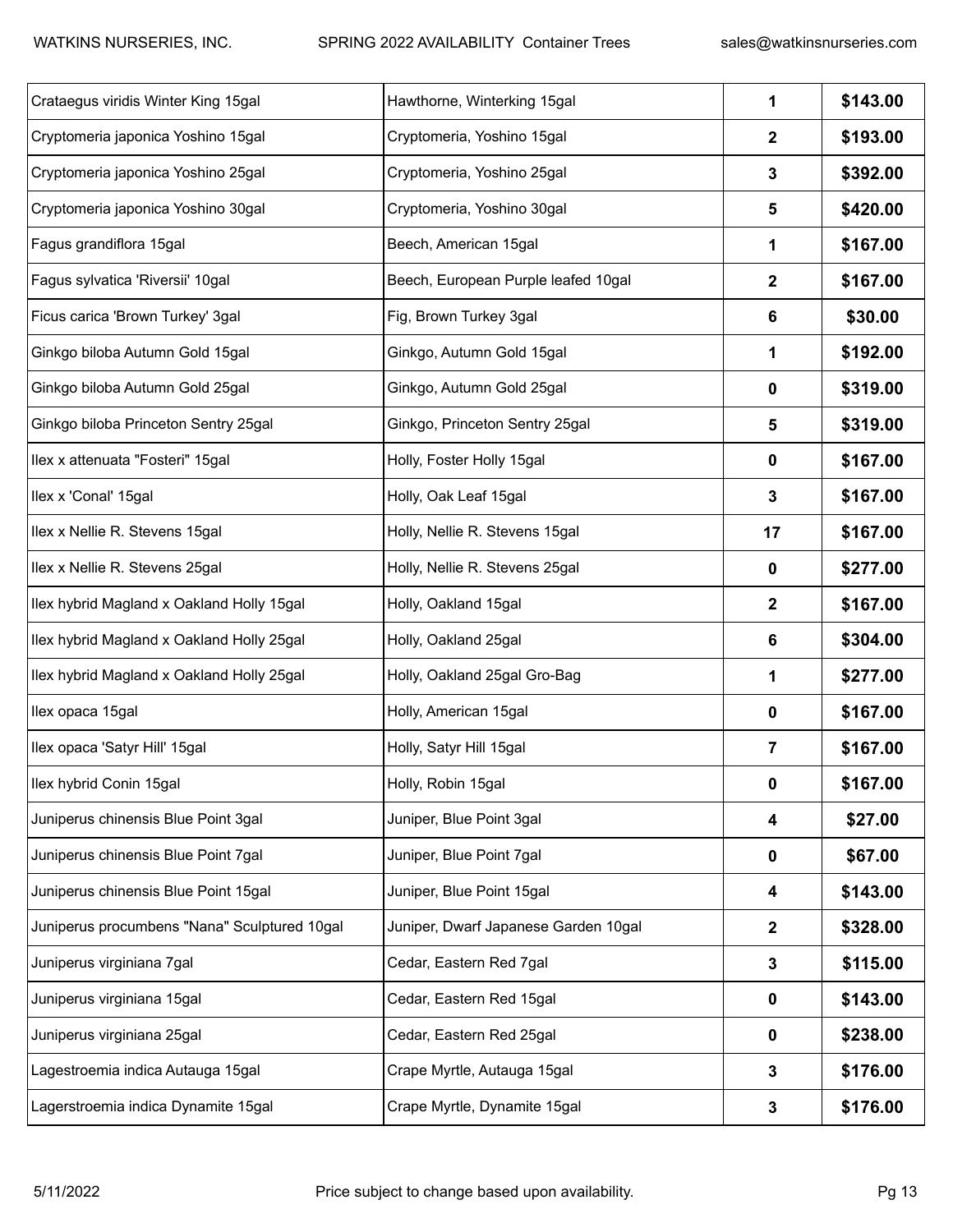| Lagerstroemia indica Pink Velour 15gal                                            | Crape Myrtle, Pink Velour 15gal                                  | 0           | \$176.00 |
|-----------------------------------------------------------------------------------|------------------------------------------------------------------|-------------|----------|
| Lagerstroemia indica Powhatan 15gal                                               | Crape Myrtle, Powhatan 15gal                                     | 0           | \$176.00 |
| Lagerstroemia indica x fauriei Muskogee 15gal                                     | Crape Myrtle, Muskogee 15gal                                     | 3           | \$176.00 |
| Lagerstroemia indica x fauriei Natchez 10gal                                      | Crape Myrtle, Natchez 10gal                                      | 0           | \$126.00 |
| Lagerstroemia indica x fauriei Natchez 15gal                                      | Crape Myrtle, Natchez 15gal                                      | 0           | \$176.00 |
| Lagerstroemia indica x fauriei Tuscarora 15gal                                    | Crape Myrtle, Tuscarora 15gal                                    | 12          | \$176.00 |
| Lagerstroemia indica x fauriei Tuscarora 15gal                                    | Crape Myrtle, Tuscarora S/S15gal                                 | 0           | \$176.00 |
| Lagerstroemia indica x fauriei Sioux 15gal                                        | Crape Myrtle, Sioux 15gal                                        | 3           | \$176.00 |
| Lagerstroemia indica x fauriei Tonto 15gal                                        | Crape Myrtle, Tonto 15gal                                        | 0           | \$176.00 |
| Liriodendron tulipifera 15gal                                                     | Tulip Poplar 15gal                                               | 1           | \$167.00 |
| Liriodendron tulipifera 25gal                                                     | Tulip Poplar 25gal                                               | 0           | \$277.00 |
| Malus x Hopa 15gal                                                                | Crabapple, Hopa Flowering 15gal                                  | 1           | \$162.00 |
| Magnolia grandiflora 'Bracken's Brown Beauty' 6-8' 25                             | Magnolia, Bracken's Brown Beauty 6-8' 25gal                      | 5           | \$238.00 |
| Magnolia grandiflora D.D. Blanchard 15gal                                         | Magnolia, D.D. Blanchard 15gal                                   | 1           | \$141.00 |
| Magnolia grandiflora D.D. Blanchard 25gal                                         | Magnolia, D.D. Blanchard 25gal                                   | 0           | \$237.00 |
| Magnolia grandiflora Little Gem 15gal                                             | Magnolia, Little Gem 15gal                                       | 5           | \$167.00 |
| Magnolia grandiflora Little Gem 30gal                                             | Magnolia, Little Gem 30gal                                       | 0           | \$364.00 |
| Magnolia liliflora 'Reflorescens' x stellate 'Waterlily' 15 Magnolia, Jane 15 gal |                                                                  | 1           | \$167.00 |
| Magnolia stellata 'Royal Star' 15gal                                              | Magnolia, Royal Star 15gal (White bloom w/light<br>pink accents) | 9           | \$188.00 |
| Magnolia virginiana Sweetbay M/S 15gal                                            | Magnolia, Sweetbay M/S 15gal                                     | 13          | \$167.00 |
| Magnolia virginiana Sweetbay S/S 15gal                                            | Magnolia, Sweetbay S/S 15gal                                     | 0           | \$167.00 |
| Myrica cerifera, 7gal                                                             | Southern Wax Myrtle, 7gal                                        | 4           | \$67.00  |
| Myrica cerifera, 15gal                                                            | Southern Wax Myrtle, 15gal                                       | 14          | \$147.00 |
| Nyssa sylvatica 15gal                                                             | Black Gum 15gal                                                  | 0           | \$189.00 |
| Pinus taeda 15 gal                                                                | Pine, Loblolly 15 gal                                            | 1           | \$153.00 |
| Platanus acerfolia Bloodgood 15gal                                                | Planetree, Bloodgood 15gal                                       | $\mathbf 0$ | \$167.00 |
| Platanus acerfolia Bloodgood 25gal                                                | Planetree, Bloodgood 25gal                                       | 0           | \$277.00 |
| Platanus acerfolia Exclamation 25gal                                              | London Planetree, Exclamation 25gal                              | 1           | \$277.00 |
| Platanus occidentalis 25gal                                                       | Sycamore, American 25gal                                         | 11          | \$277.00 |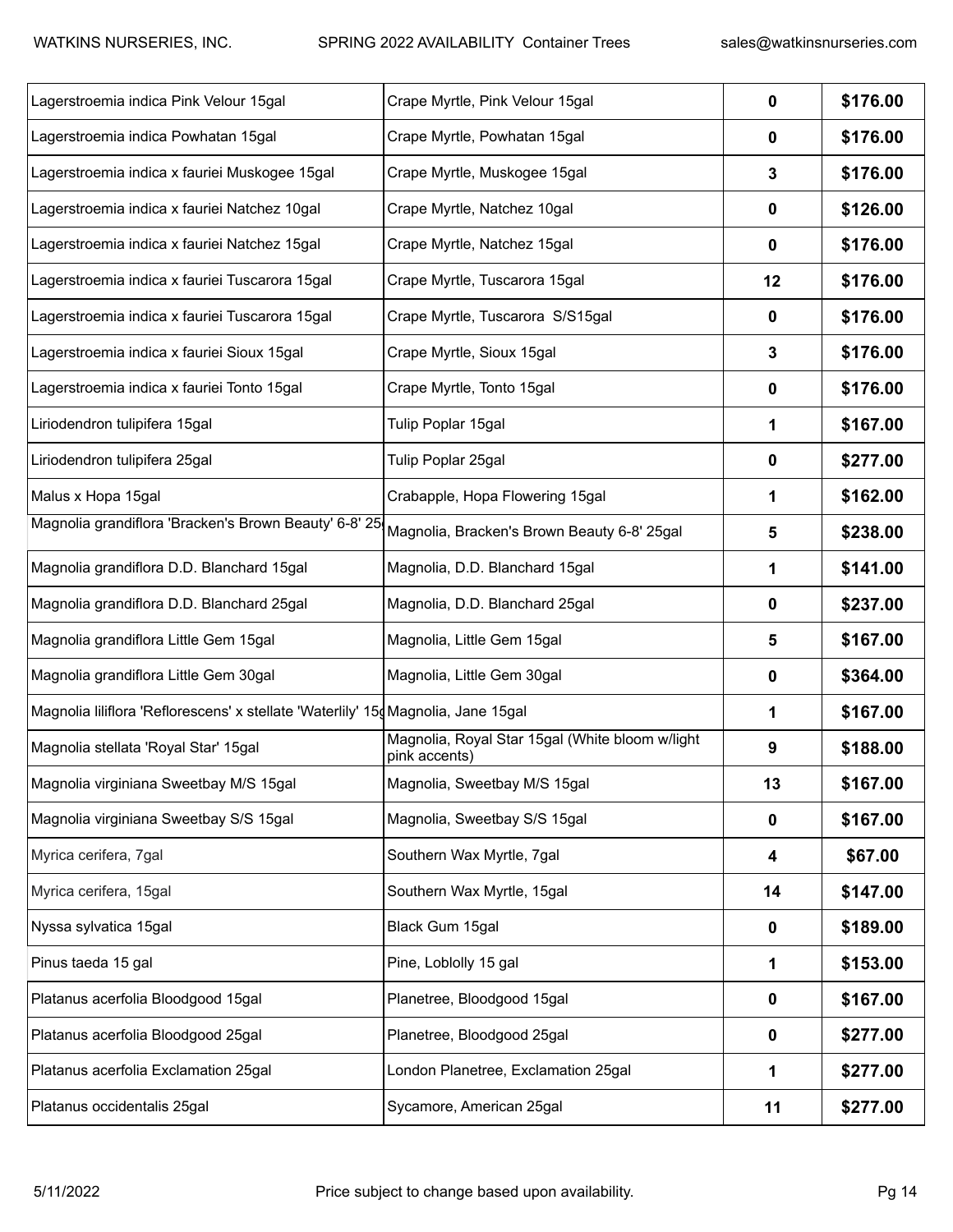| Populus deltoides 25gal                      | Cottonwood, Eastern 25gal             | $\overline{\mathbf{2}}$ | \$277.00 |
|----------------------------------------------|---------------------------------------|-------------------------|----------|
| Prunus serrulata Kwanzan 15gal               | Cherry, Kwanzan 15gal                 | 0                       | \$189.00 |
| Prunus serrulata Kwanzan 25gal               | Cherry, Kwanzan 25gal                 | 0                       | \$315.00 |
| Prunus snofozam Snow Fountains® 15gal        | Cherry, Snow Fountains® Weeping 15gal | 0                       | \$189.00 |
| Prunus snofozam Snow Fountains® 25gal        | Cherry, Snow Fountains® Weeping 25gal | 0                       | \$315.00 |
| Prunus subhirtella Pendula Flora Plena 15gal | Cherry, Pink Double Weeping 15gal     | 0                       | \$167.00 |
| Prunus x yedoensis 15gal                     | Cherry, Yoshino15gal                  | 9                       | \$189.00 |
| Prunus x yedoensis 25gal                     | Cherry, Yoshino 25gal                 | 12                      | \$315.00 |
| Prunus cerisifera Thundercloud 15gal         | Plum, Thundercloud Cherry 15gal       | 4                       | \$143.00 |
| Pyrus calleryana Chanticleer 15gal           | Pear, Chanticleer 15gal               | 0                       | \$189.00 |
| Pyrus calleryana Chanticleer 25gal           | Pear, Chanticleer 25gal               | 0                       | \$315.00 |
| Quercus alba 15gal                           | Oak, White 15gal                      | 0                       | \$189.00 |
| Quercus alba 25gal                           | Oak, White 25gal                      | 2                       | \$315.00 |
| Quercus bicolor 30gal                        | Oak, Swamp White 25gal                | 8                       | \$167.00 |
| Quercus coccinea 25gal                       | Oak, Scarlet 25gal                    | 8                       | \$277.00 |
| Quercus palustris 15gal                      | Oak, Pin 15gal                        | 7                       | \$167.00 |
| Quercus palustris 25gal                      | Oak, Pin 25gal                        | 1                       | \$277.00 |
| Quercus phellos 15gal                        | Oak, Willow 15gal                     | 17                      | \$167.00 |
| Quercus phellos 25gal                        | Oak, Willow 25gal                     | 4                       | \$277.00 |
| Quercus rubra 15gal                          | Oak, Northern Red 15gal               | 0                       | \$167.00 |
| Quercus rubra 25gal                          | Oak, Northern Red 25gal               | $\mathbf 0$             | \$277.00 |
| Salix babylonica 15gal                       | Willow, Weeping 15gal                 | $\mathbf 0$             | \$154.00 |
| Stryax japonica 7gal                         | Snowbell, Japanese 7gal               | 4                       | \$98.00  |
| Taxodium distichum 15gal                     | Bald Cypress 15gal                    | 1                       | \$141.00 |
| Taxodium distichum 25gal                     | Bald Cypress 25gal                    | 0                       | \$235.00 |
| Thuja occidentalis 'Smaragd' 3gal            | Arborvitae, Emerald Green 3gal        | 19                      | \$31.00  |
| Thuja occidentalis 'Smaragd'15gal 3-4'       | Arborvitae, Emerald Green 15gal 3-4'  | 28                      | \$98.00  |
| Thuja occidentalis 'Smaragd' 15gal 5'        | Arborvitae, Emerald Green 15gal 5'    | $\mathbf 0$             | \$154.00 |
| Thuja occidentalis 'Smaragd' 25gal 7'        | Arborvitae, Emerald Green 25gal 7'    | 1                       | \$277.00 |